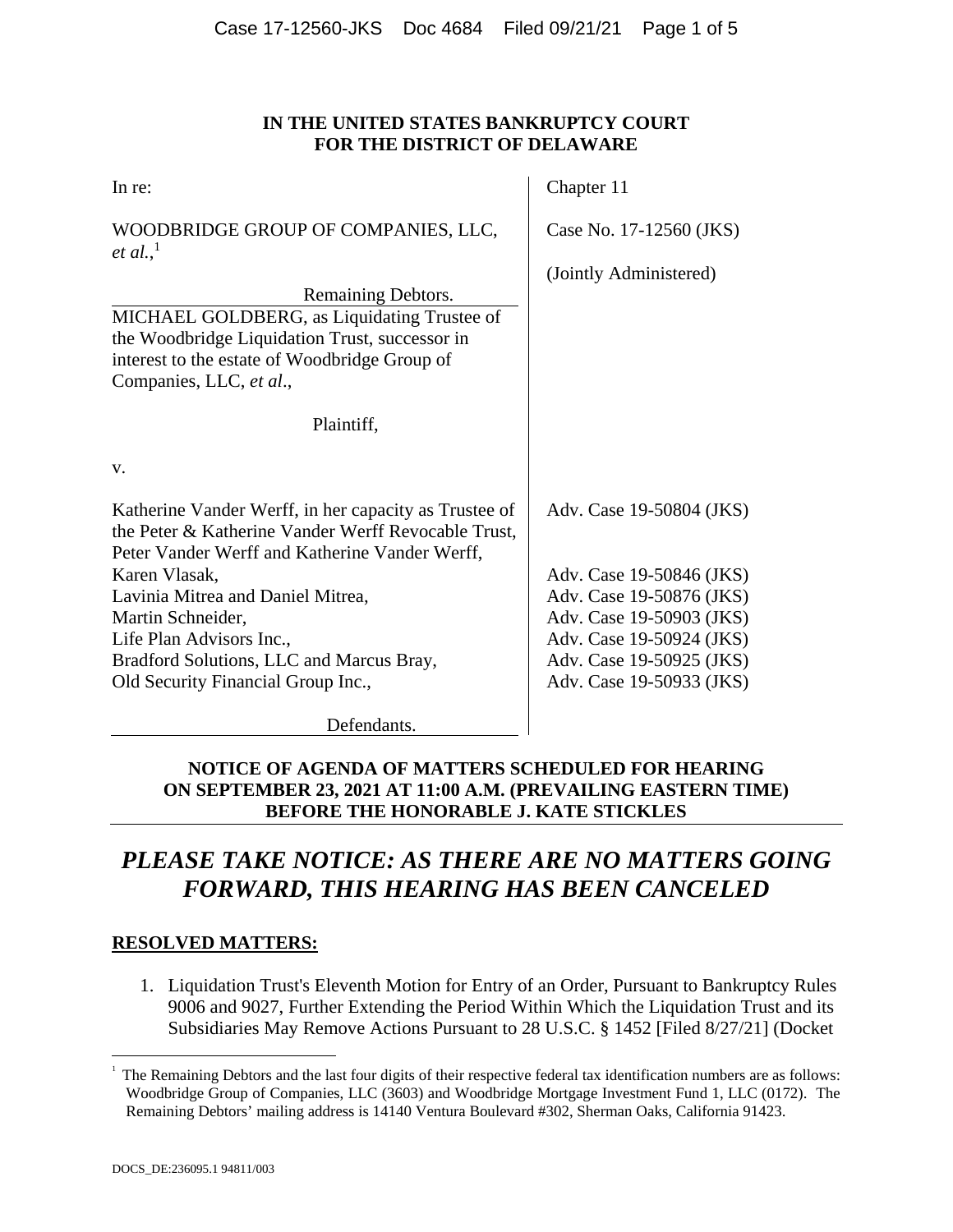No. 4675)

Response Deadline: September 10, 2021 at 4:00 p.m. (ET).

Responses Received: None.

Related Documents:

- A. Certification of No Objection Regarding Liquidation Trust's Eleventh Motion for Entry of an Order, Pursuant to Bankruptcy Rules 9006 and 9027, Further Extending the Period Within Which the Liquidation Trust and its Subsidiaries May Remove Actions Pursuant to 28 U.S.C. § 1452 [Filed 9/14/21] (Docket No. 4681)
- B. [Signed] Eleventh Order, Pursuant to Bankruptcy Rules 9006 and 9027, Further Extending the Period Within Which the Liquidation Trust and its Subsidiaries May Remove Actions Pursuant to 28 U.S.C. § 1452 [Filed 9/15/21] (Docket No. 4682)

Status: The Court has entered the order on this matter and it is now resolved.

2. Motion for Default Judgment against defendants Katherine Vander Werff, in her capacity as Trustee of the Peter & Katherine Vander Werff Revocable Trust, Peter Vander Werff and Katherine Vander Werff [Filed 7/28/21] (Adv. Case 19-50804, Adv. Docket No. 27)

Response Deadline: August 11, 2021 at 4:00 p.m. (ET).

Responses Received: Informal response from Katherine and Peter Vander Werff

Related Documents: None.

Status: The parties are in the process of executing settlement documents. This matter will not be going forward.

3. Motion for Default Judgment against Karen Vlasak [Filed 8/23/21] (Adv. Case 19-50846, Adv. Docket No. 27)

Response Deadline: September 7, 2021 at 4:00 p.m. (ET).

Responses Received: None.

Related Documents:

- A. Certification of No Objection Regarding Plaintiff's Motion for Default Judgment [Filed 9/8/21] (Adv. Docket No. 28)
- B. [Signed] Judgment by Default [Filed 9/10/21] (Adv. Docket No. 29)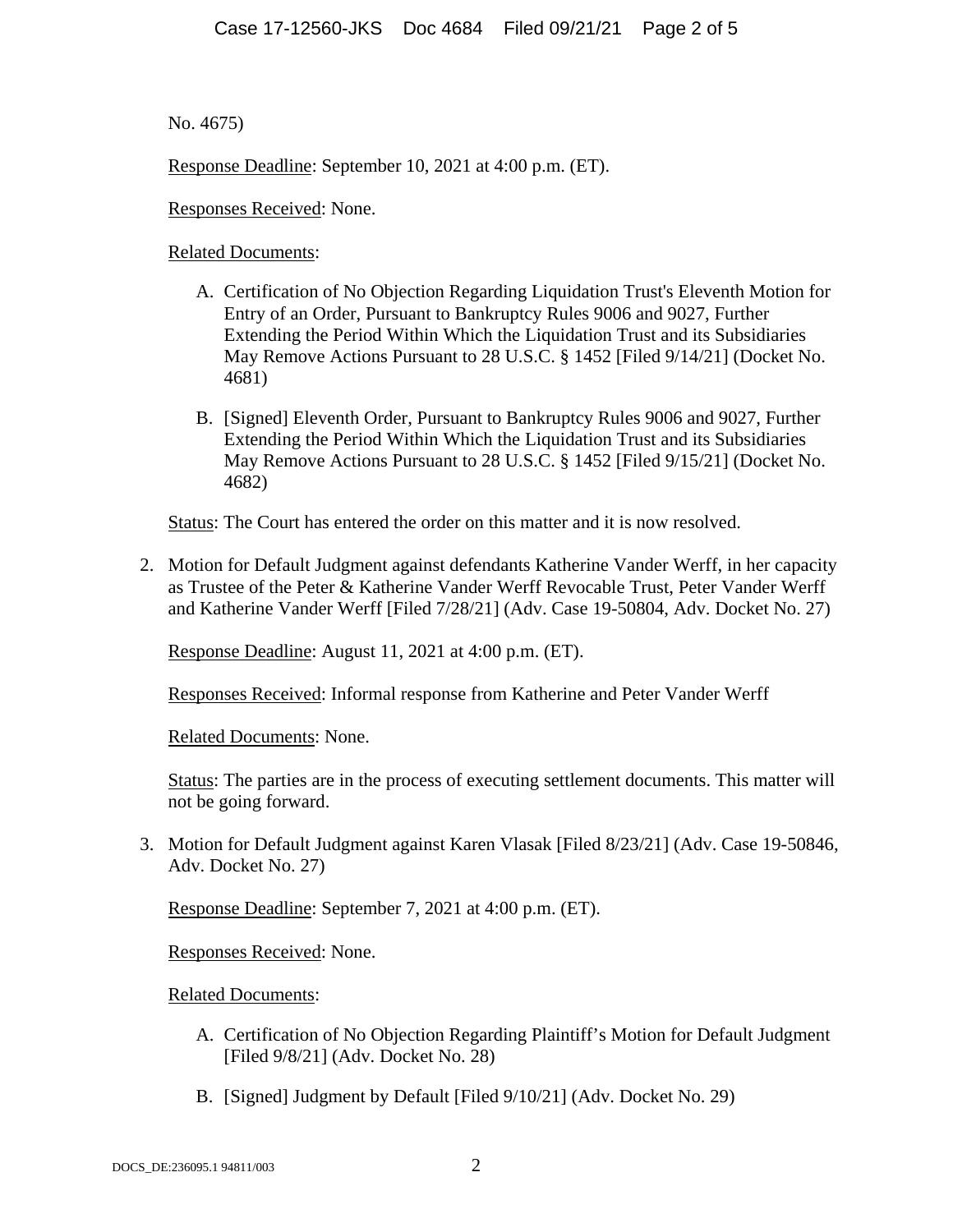Status: The Court has entered the order on this matter and it is now resolved.

4. Motion for Default Judgment against defendants Lavinia Mitrea and Daniel Mitrea [Filed 8/24/21] (Adv. Case 19-50876, Adv. Docket No. 28)

Response Deadline: September 7, 2021 at 4:00 p.m. (ET).

Responses Received: None.

Related Documents:

- A. Certification of No Objection Regarding Plaintiff's Motion for Default Judgment [Filed 9/8/21] (Adv. Docket No. 29)
- B. [Signed] Judgment by Default [Filed 9/10/21] (Adv. Docket No. 30)

Status: The Court has entered the order on this matter and it is now resolved.

5. Motion for Default Judgment against Martin Schneider [Filed 7/26/21] (Adv. Case 19- 50903, Adv. Docket No. 27)

Response Deadline: August 9, 2021 at 4:00 p.m. (ET).

Responses Received: Informal response from Martin Schneider.

Related Documents: None.

Status: The parties have settled this matter and it is now resolved.

6. Motion for Default Judgment against Life Plan Advisors Inc. [Filed 8/23/21] (Adv. Case 19-50924, Adv. Docket No. 28)

Response Deadline: September 7, 2021 at 4:00 p.m. (ET).

Responses Received: None.

Related Documents:

- A. Certification of No Objection Regarding Plaintiff's Motion for Default Judgment [Filed 9/8/21] (Adv. Docket No. 29)
- B. [Signed] Judgment by Default [Filed 9/10/21] (Adv. Docket No. 30)

Status: The Court has entered the order on this matter and it is now resolved.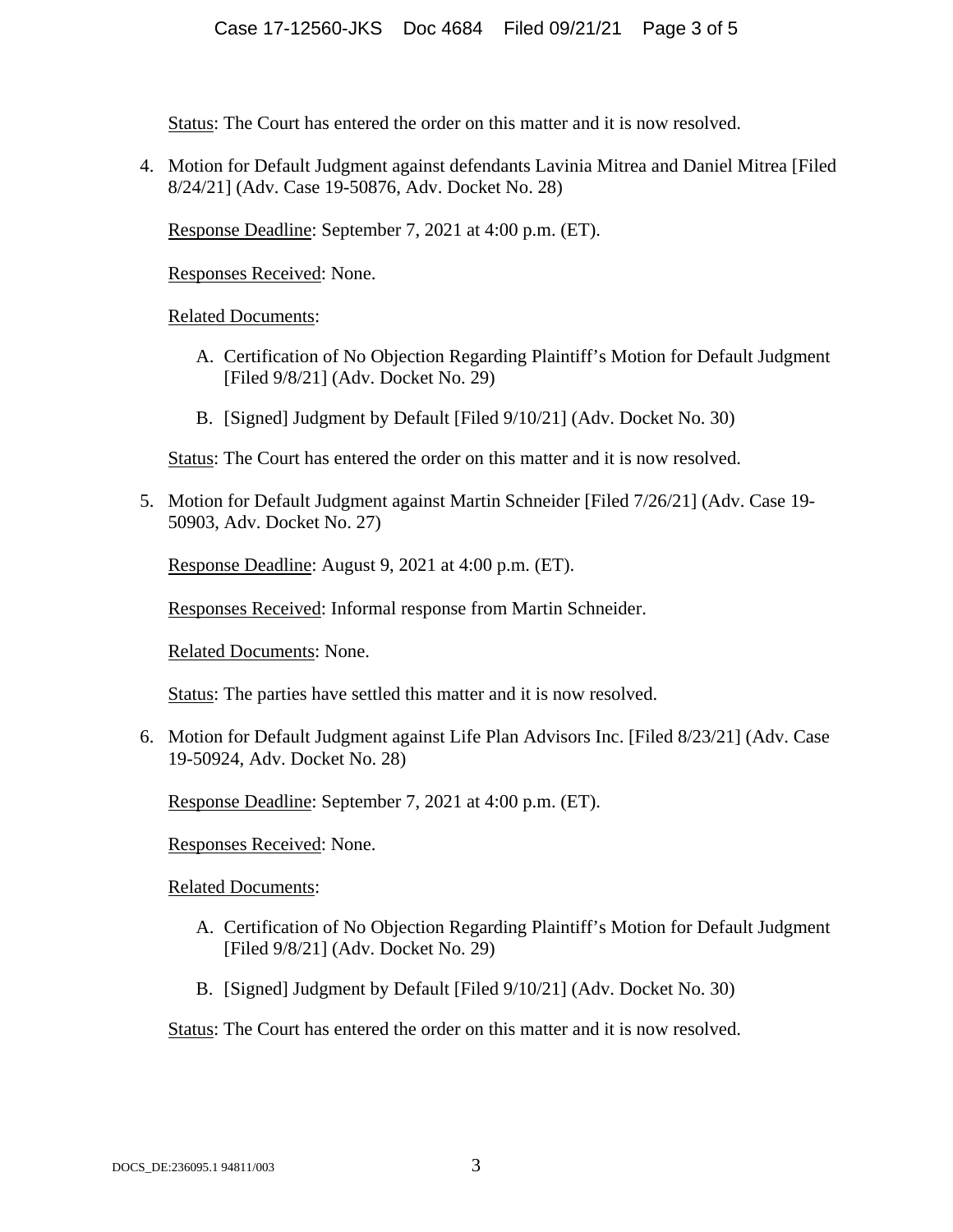7. Motion for Default Judgment against Bradford Solutions, LLC and Marcus Bray [Filed 8/23/21] (Adv. Case 19-50925, Adv. Docket No. 28)

Response Deadline: September 7, 2021 at 4:00 p.m. (ET).

Responses Received: None.

Related Documents:

- A. Certification of No Objection Regarding Plaintiff's Motion for Default Judgment [Filed 9/8/21] (Adv. Docket No. 29)
- B. [Signed] Judgment by Default [Filed 9/10/21] (Adv. Docket No. 30)

Status: The Court has entered the order on this matter and it is now resolved.

8. Motion for Default Judgment against Old Security Financial Group Inc. [Filed 8/23/21] (Adv. Case 19-50933, Adv. Docket No. 28)

Response Deadline: September 7, 2021 at 4:00 p.m. (ET).

Responses Received: None.

Related Documents:

- A. Certification of No Objection Regarding Plaintiff's Motion for Default Judgment [Filed  $9/8/21$ ] (Adv. Docket No. 29)
- B. [Signed] Judgment by Default [Filed 9/10/21] (Adv. Docket No. 30)

Status: The Court has entered the order on this matter and it is now resolved.